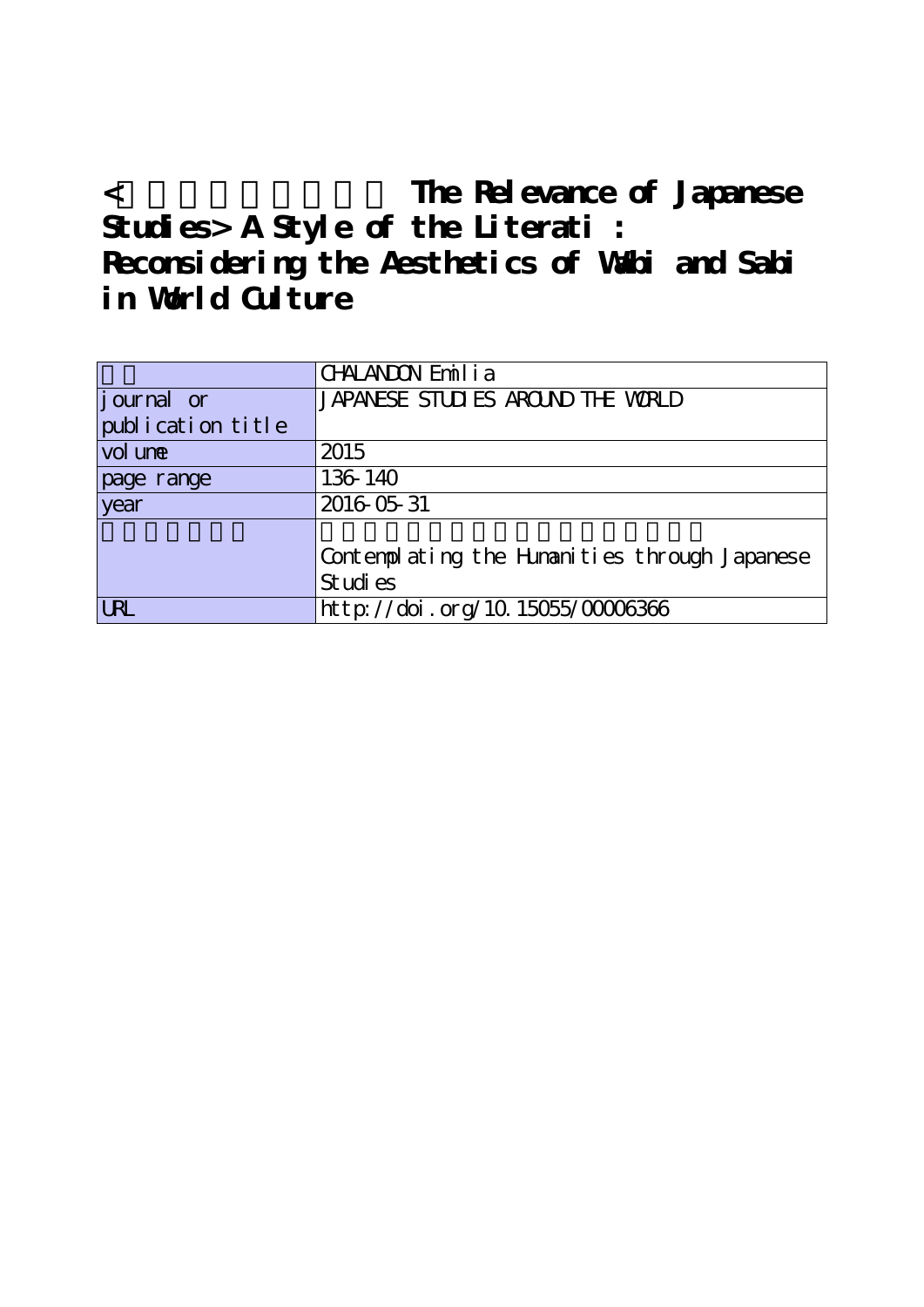## A Style of the Literati: Reconsidering the Aesthetics of *Wabi* and *Sabi* in World Culture

## Emilia Chalandon

In his impressions on the exhibition of two contemporary Japanese artists in Paris, the writer Genyū Sōkyū mentions the absence of Plato's "idea," the "search of something immutable and eternal," in Eastern thought. Such a quest for "the transience and void of something that came before this concept of 'idea'" in Japan he relates to "what the Greeks called *physis* or simply Nature," yet a Nature which "is not wilderness." Linking this notion of transience through the Buddhist concepts of *mujō* and *engi* with the aesthetic concepts of *mono no aware*, *wabi-sabi*, and *fūryū* all together, Genyū points to the "uniqueness of Japanese expression" and thus determines the exhibition in question as an expression of "Japanese-ness."1

Yet, does contemporary Japanese abstract art sprout directly from the roots of *mono no aware*, *wabi-sabi*, and *fūryū*? When discussing this question with one of the Japanese artists in the above mentioned exhibition, Makoto Ofune, he admitted being influenced rather by Western trends than by Japanese tradition and I think this influence is relevant both to artists looking for the depths of transience and to those like Okamoto Tarō searching for "Japanese-ness" in pre-*wabi* times. Thus I came to a reconsideration of the place *wabi* and *sabi* occupy in Japanese aesthetics as well as the way this aesthetic influences the Japanese sense of beauty. This reconsideration became the object of research during my stay at Nichibunken in 2014. My aim was to look at the Japanese apprehension of beauty from the perspective of the whole, in its dynamism and chain-like transformation.

It is true that the Japanese, since the introduction of Buddhist thought, have always been very sensitive to the impermanence and transience of things, and although philosophically there might be some debates, saying that Buddhist philosophy contrasts with that of Christianity in this respect should not be a huge mistake. Yet, as far as contemporary Japanese art is concerned, the question is whether the idea of transience is inherited through direct transmission of Japanese tradition or is a returning influence from abroad.

<sup>1</sup> Genyū Sōkyū, contribution in *1 Puissance*, pamphlet of the exhibition of Tomoko Ishida and Makoto Ofune, 2009.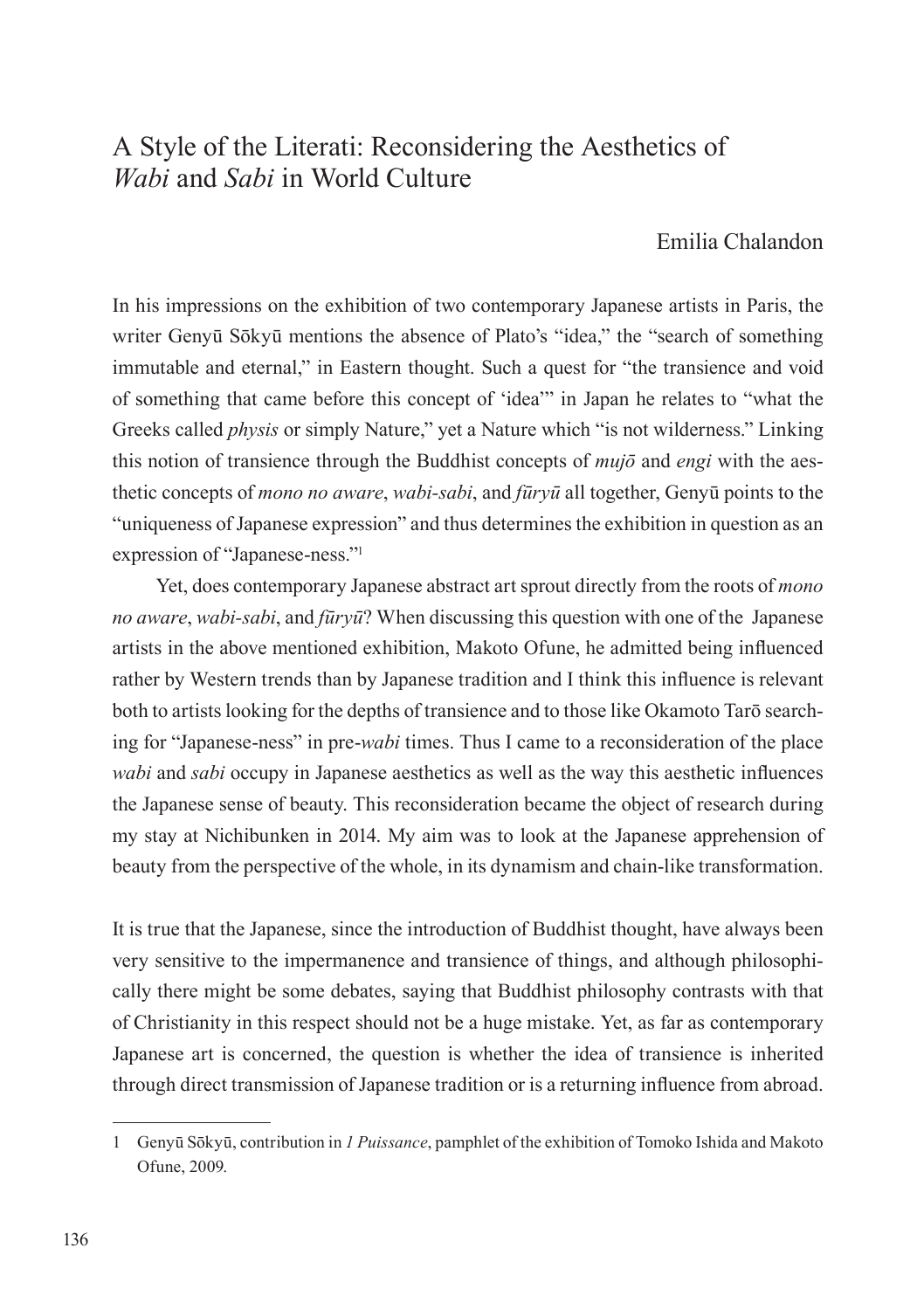As Alexandra Munroe points in the Introduction to *The Third Mind*, "the use of Asian art and thought to inspire new forms of artistic expression is one of the greatest forces in modern and contemporary art in America."2 It seems that "from the 1840s, when Ralph Waldo Emerson and Henry David Thoreau's readings of the Bhagavad Gita, the Lotus Sutra, Tao Te Ching, and the Upanishads influenced their quests for a wholeness of self in relation to cosmic nature, artists deliberately abstained from European empiricism and utilitarianism and looked toward Asia to forge an independent artistic identity that would define the modern age—and the modern mind—in a new transcendentalist understanding of existence and consciousness."3 And within the stream of Buddhist philosophy flowing into the West at that time, the influence of Japanese Zen was undeniably increasing. Zen conquered the West not only with its philosophy, but also with its aesthetics, the main feature of which was related to the aesthetics of *wabi* and *sabi*. It did not gain immediate acceptance, though.

Edward Morse wrote, "Among the kinds [of pottery] most prized by the Japanese are those which come with the general name of Karatsu. Here certainly could be no greater contrast than that shown between the exquisite white porcelain and the rough, dark, and archaic looking bowls and jars of Karatsu. Of a later date may be considered the work of Goroshichi and the products of Kameyama, Bōgasaki, Utsutsugawa, and others, among which are found many pieces of interest."4

Judging by the description of the Morse collection and other Western sources, *wabi* style pottery was purchased at the time as something valuable in Japan, yet not as something exactly liked and admired. Morse also mentioned the demerits of the "archaic appearance" of the Karatsu pottery, as well as its "hard, rough clay, which presents in many pieces a resemblance to cast iron." If one admits that "there is a certain charm about it," the person should study in order to feel that charm.

During that time, what gained the admiration of Western appreciators were the striking ukiyo-e prints, the unusual forms of kimono patterns, and the high quality of Japanese porcelain, all of these interpreted according to the principles of taste in the West, and inspiring the French Art Déco style. The *wabi* style needed some more time and knowledge of Buddhist ideas so that its charm could be appreciated.

<sup>2</sup> Alexandra Munroe, "Introduction" in *The Third Mind: American Artists Contemplate Asia, 1860−1989*, on occasion of the exhibition of the same name, Guggenheim Museum, 2009, p. 21.

<sup>3</sup> Ibid.

<sup>4</sup> Edward S. Morse, *Catalogue of Japanese Pottery*, Cambridge: Boston Museum of Fine Arts, 1900.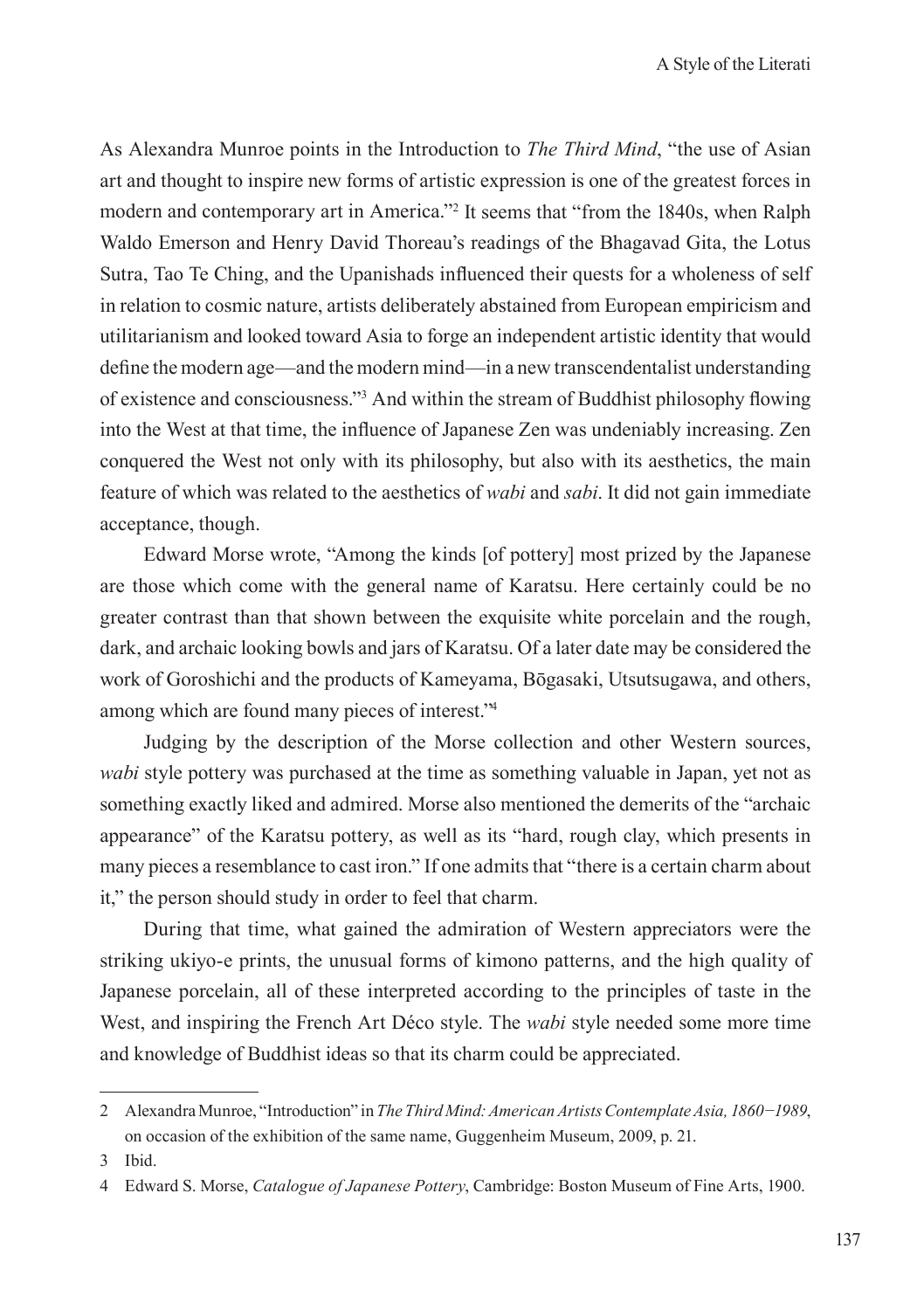Yet there came a time when people in the West were suddenly strongly attracted by *wabi* aesthetics. This was right after World War II. There is little wonder in this, as the War created in Europe and in North America the same spiritual turmoil as the one created in Japan by the long and severe internal-war period at the time when *wabi* philosophy fused with the Chinese Chan to give birth to Zen aesthetics. It happened that this aesthetics spread in the West exactly through Zen and that is why it is still often mistaken for and thoroughly associated with it.

The expanding democratization in Japan itself after the War opened the possibility to reach up to what was till then a quite restricted high-class culture and in this respect *wabi-sabi* aesthetics—with its restriction to an elite with the means to afford it, the intelligence to understand it, and the spiritual predisposition to accept it—became the new ideal for spiritual quality.

Yet we can hardly say that the aesthetic preferences of the Japanese masses after the War were for *wabi* ideals. Its popularization was rather limited to young women of well-off families, who would study tea ceremony with the aim to become refined ladies hoping for a good marriage. Thus, *wabi-sabi* aesthetics probably entered more and more Japanese homes through the tea-ceremony education of their daughters, yet preserved a very special form of elitism. On the one hand, it was evident on the trivial, materialistic level, insofar as not all who took lessons could afford to purchase more than the minimum of the variety of hugely expensive tea bowls and other utensils entailed. On the other hand, it was elitist also on a spiritual level, as the basic movements could be memorized with lessons, but enjoyment of the depth of *wabi* and *sabi* through the tea ceremony depended on much wider education and involvement. So the more young ladies studied tea ceremony, the more most of them found it difficult to understand and enjoy, and eventually abandoned any interest in it. As tea ceremony was the representative of the *wabi-sabi* style which reached the most popular level, we can imagine thus how less spread were other employments of this style, like Noh plays, ink wash paintings *suibokuga*, the dedication to a simple life-style devoted to poetry and art, and so on. In reality, the core of *wabi* and *sabi* was wrapped even more than in the past in the mystery of the unapproachable for the uninitiated, of something spiritually too high and too deep in terms of sensitivity.

It can be said, actually, that the elitism of the tea ceremony was an asset which corresponded to a display of opulence. It is usual for wealthy people all over the world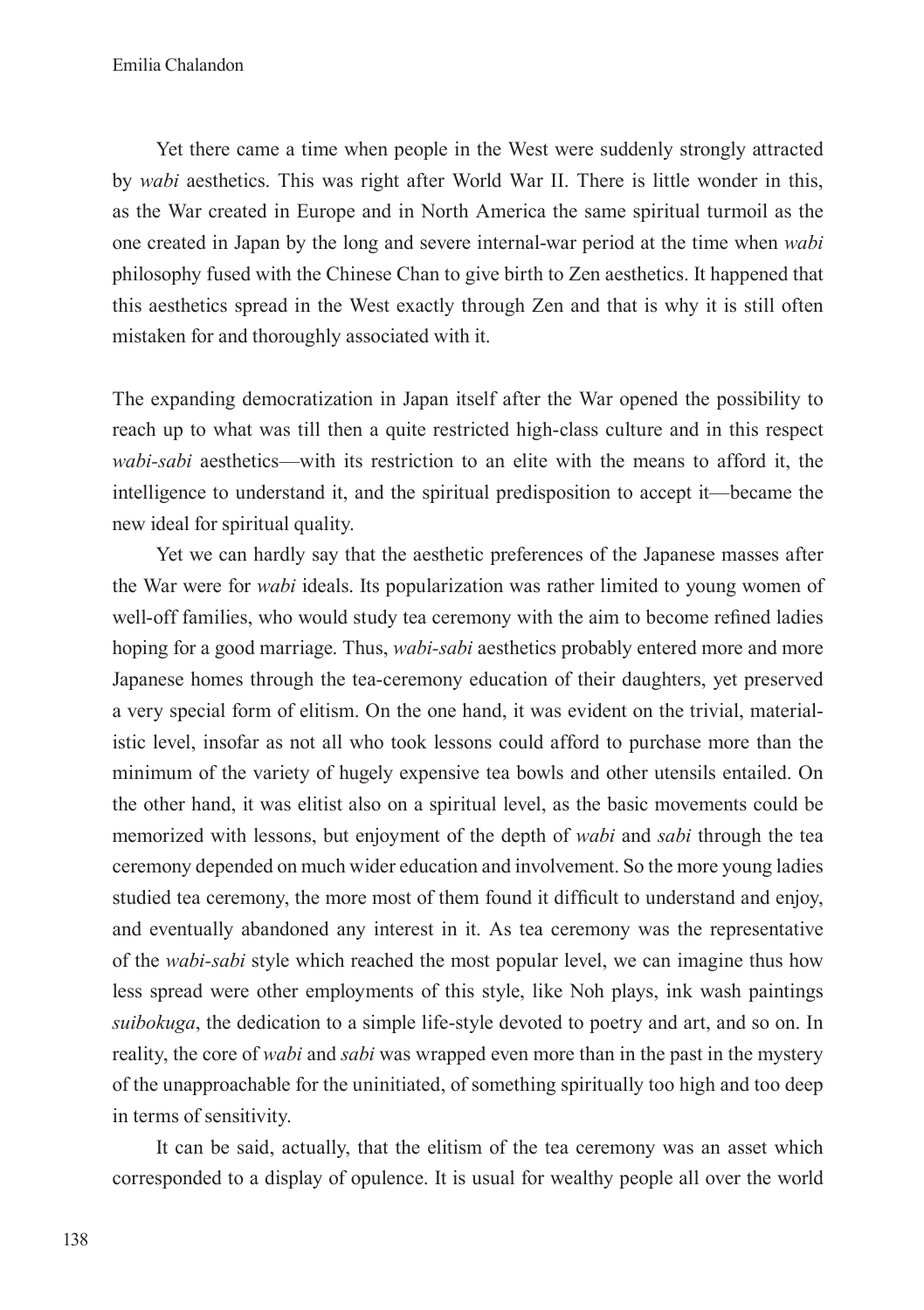to show off in a flashy way, the targets being obviously attractive items, like precious metals and stones, or objects of art that are not only expensive, but also easy to appreciate from first glance. This creates an elitism based on materialistic value. With the aesthetics of *wabi* and *sabi* the value shifts to the level of intelligence and even higher―to that of refinement. Proclaiming a contempt for obvious beauty and decoration (often described as an aim at shabbiness and even poverty), this style valued materials less flashy yet no less expensive; its rough and simple design cost often more than a rich decoration with precious stones. The value in this case was often restricted only to the eye of the connoisseur. The display of materialistic power was present again, yet the elite circle was thus further limited, excluding not only those who cannot afford it, but also those who cannot understand. In other words, the few "chosen" felt still more exceptional as they were perceived as not just people of means but also of knowledge. This manner of showing off not to just everyone but to a special circle thus doubled the criteria for appreciation and with it, the pleasure of the display.

Such a kind of refined elitism lay at the base of modern art and it seems to me to be a side of the influence of *wabi* and *sabi* in the Western world after the War. The difference with the situation from before pre-War Japan was that the elite who appreciated *wabi-sabi*  aesthetics changed. Although it was never linked with cheap prices or popular culture, the materialistic aspect was overcome by an abstract one, the elite of knowledge gained over the elite of wealth, and connoisseurs emerged from all levels of society. Yet it did not become a leading feature of Japanese art right away, as it is, we might say, today.

Ever since the Meiji period and especially after the War, many Japanese artists were very much concerned with proving themselves to the world in Western terms. To do so they were either exploiting the techniques and avant-garde ideas spread in the West, or, according to these ideas, they were looking deep into the pre- and early historic traditions of their people, like the painter Okamoto Tarō. Also, the *wabi*-Zen legacy was for them what *miyabi* beauty had been for the warrior class—the essential values of the previous, no longer acceptable, government.

Thus, the appreciation of w*abi* and *sabi* aesthetics in Japanese art had to reenter Japan during the 1970s from the West, where leading intellectual and artistic circles had by then begun to embrace some of its principles. That is when, after such a round-world voyage, *wabi* and *sabi* found new ground in the art of design and gave birth to the famous contemporary "Japanese style." Through it, this beauty was newly perceived in the West,